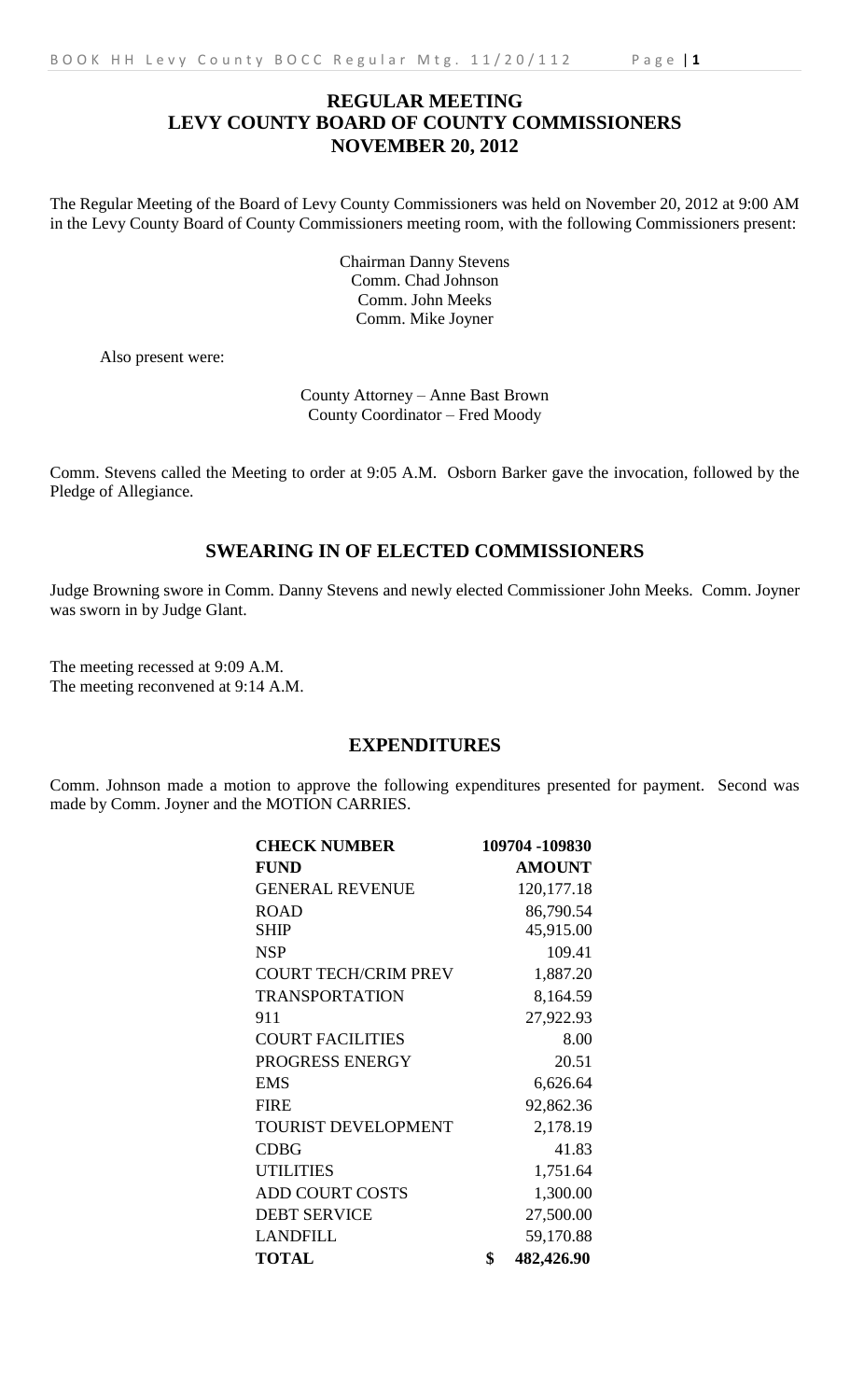### **MINUTES**

The minutes for the Special Meeting held on October 31, 2012 were presented to the Board for approval.

Comm. Joyner made a motion to approve the minutes for the Special Meeting held on October 31, 2012 as presented. Second was made by Comm. Johnson and the MOTION CARRIES.

### **FLORIDA DEPARTMENT OF TRANSPORTATION**

Jordan Green, Bill Henderson

Presenting Florida Department of Transportation's Tentative 5-Year Work Program, including new projects proposed to be added to the Work Program.

Mr. Green presented information to the Board regarding the Florida Department of Transportation's Tentative 5-Year Work Program.

### **NATURE COAST BUSINESS DEVELOPMENT COUNCIL**

David Pieklik, Executive Director Presenting Progress Report

Mr. Pieklik presented the Quarterly Report of the Nature Coast Business Development Council to the Board.

## **TOWN OF INGLIS – RECREATION COMMITTEE**

George O'Bier

Request approval of a temporary road closure on December  $8<sup>th</sup>$ , 2012 from 4:00 P.M. to 6:00 P.M. for the Christmas Parade; Highway 40 from Yankeetown Elementary School and North onto Inglis Avenue, ending at Food Ranch parking lot.

Mr. O'Bier requested Board approval for a temporary road closure for the Inglis Christmas Parade on December  $8<sup>th</sup>$ .

Comm. Johnson made a motion to approve the temporary road closure as requested. Second was made by Comm. Joyner and the MOTION CARRIES.

#### **SHIP**

Shenley Neely, Director

A. Request a motion to approve Deferred Payment Loan Agreement for Russell S. and Susan M. Meeks, Jr. – PA# 512 and Anetra N. Dexter – PA# 515.

Ms. Neely requested Board approval of Deferred Payment Loan Agreements for the following:

Russell S. and Susan M. Meeks, Jr. PA# 512 Anetra N. Dexter PA# 515

Comm. Johnson made a motion to approve the Deferred Payment Loan Agreements as listed above. Second was made by Comm. Joyner and the MOTION CARRIES.

- B. Request a motion to approve Resolution 2012-70.
	- 1. Recommendation of Award,
	- 2. To waive the \$65,000 cost limits,
	- 3. To waive the requirement for each contractor to satisfactorily complete one job before receiving any additional contracts,
	- 4. To waive the requirement to award contracts for housing units with bids greater than 15% above or below our Housing Rehabilitation Specialist's estimates,
	- 5. To award contracts for the first 10 prioritized recipients,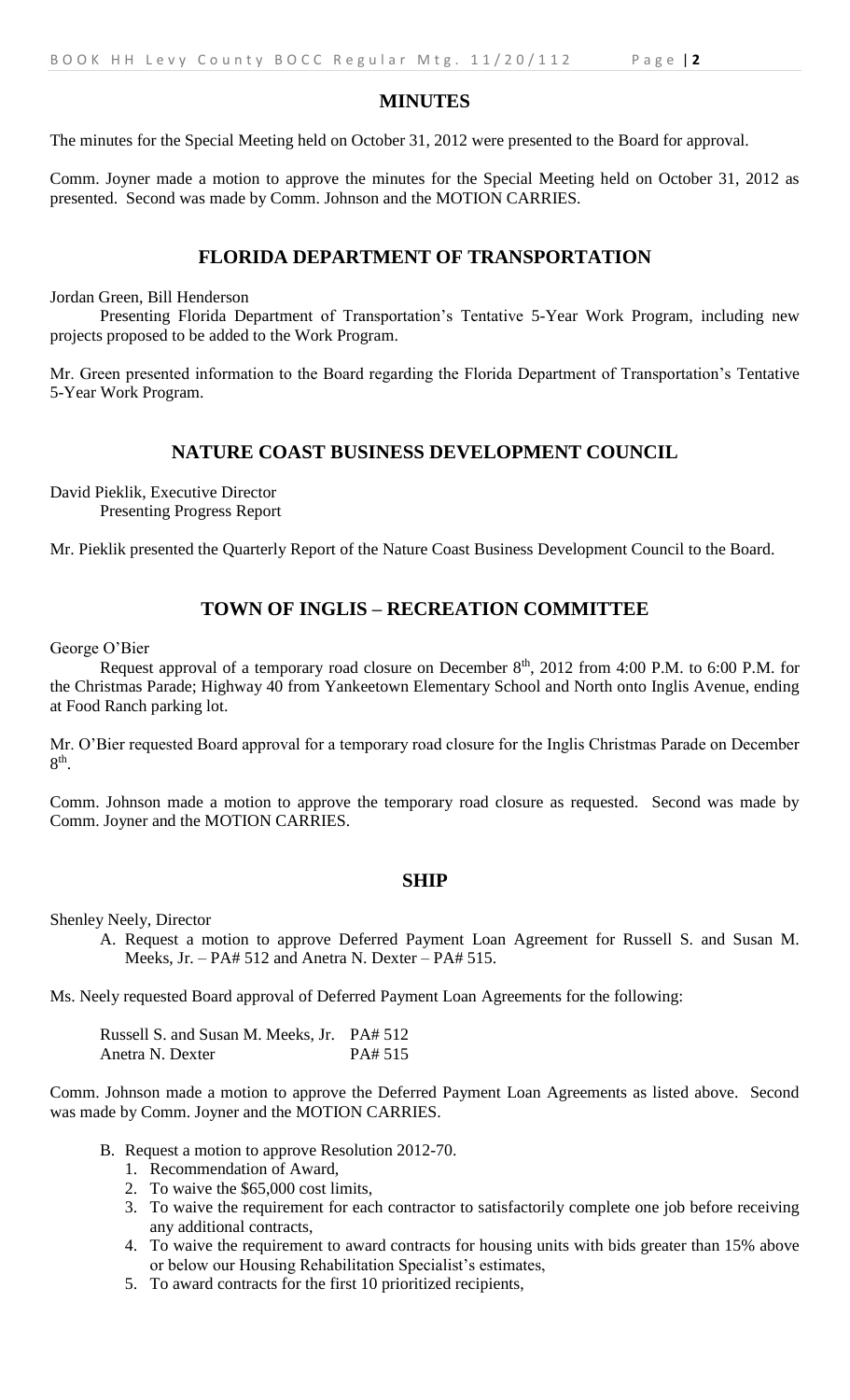6. Consideration of a motion to conditionally approve the remaining 7 bids on condition that we ensure funds are available for any additional units beyond the initial 10 housing units being presented herein.

Jeffrey Winters of Jordan & Associates requested Board approval of Resolution 2012-70 adopting the CDBG Housing Rehabilitation contract documents to be utilized at the pre-construction conferences scheduled for November  $28<sup>th</sup>$  and  $29<sup>th</sup>$ .

Comm. Johnson made a motion to approve Resolution 2012-70 as presented. Second was made by Comm. Meeks and the MOTION CARRIES.

Mr. Winters presented Jordan & Associates Recommendation of Award for the CDBG Housing Rehabilitation Projects providing a Summary Agenda for the Board. The first ten (10) prioritized recipients are listed below:

Gary Southard Construction, LLC LC-10: Betty Minton,  $6750$  NW  $75<sup>th</sup>$  Place, Chiefland - \$26,150

Jeff White Construction, Inc. LC-05: Wilma Jean Hammock, 13865 NE 55<sup>th</sup> Street, Williston - \$19,665 LC-07: Jack & Christine Mileski, 9850 NE 121<sup>st</sup> Street, Archer - \$25,515

Johnson & Johnson Roofing, Inc. d/b/a Certified Roofing & Construction LC-2: Roberto & Deborah Tarafa, 11811 SE SE 197<sup>th</sup> Place, Dunnellon - \$30,038 LC-03: Steven Killen, 21070 SE 68<sup>th</sup> Lane, Morriston - \$67,912 LC-04: Benny & Edith Lamb, 7871 NW 168<sup>th</sup> Lane, Trenton - \$67,912

M. J. Johnson Construction, Inc. LC-08: J. C. Brown, 20680 NE 40<sup>th</sup> Place, Williston - \$73,700

Unison Development, LLC LC-01: Victoria & Maggie Jackson, 21271 NE 40<sup>th</sup> Place, Williston - \$72,185 LC-06: Michael Hart, 13330 NE 9<sup>th</sup> Street, Williston - \$64,948 LC-09: Ana Febles, 10911 NE SR 24, Archer - \$65,088

Mr. Winters also requested Board approval to waive the \$65,000 cost limits, to waive the requirement for each contractor to satisfactorily complete one job before receiving additional contracts as well as waive the requirement to award contracts for housing units with bids greater than 15% above or below our Housing Rehabilitation Specialist's estimates.

Comm. Meeks made a motion to approve the above listed items 2 through 6 as presented. Second was made by Comm. Johnson and the MOTION CARRIES.

Mr. Winters requested the Board consider a motion to conditionally approve the remaining seven (7) bids on the condition of ensuring funds are available for any additional units beyond the initial ten (10) housing units being presented.

Comm. Johnson made a motion to conditionally approve the remaining seven (7) bids on the condition of working closely with county staff ensuring funds are available for any additional units beyond the initial ten (10) housing units being presented. Second was made by Comm. Joyner and the MOTION CARRIES.

Mr. Winters requested the Board hear information regarding temporary relocation of the recipients required to move from their homes during construction.

Comm. Meeks made a motion to hear a non-agenda item. Second was made by Comm. Joyner and the MOTION CARRIES. Comm. Johnson votes NO.

Mr. Winters presented information to the Board regarding the expense of the temporary relocation of those receiving extensive home repairs. He recommended the Board set a cap on the expense amount allowed of \$500 for requiring short-term relocation and \$1,000 for recipients required to move out of their homes for 90 days.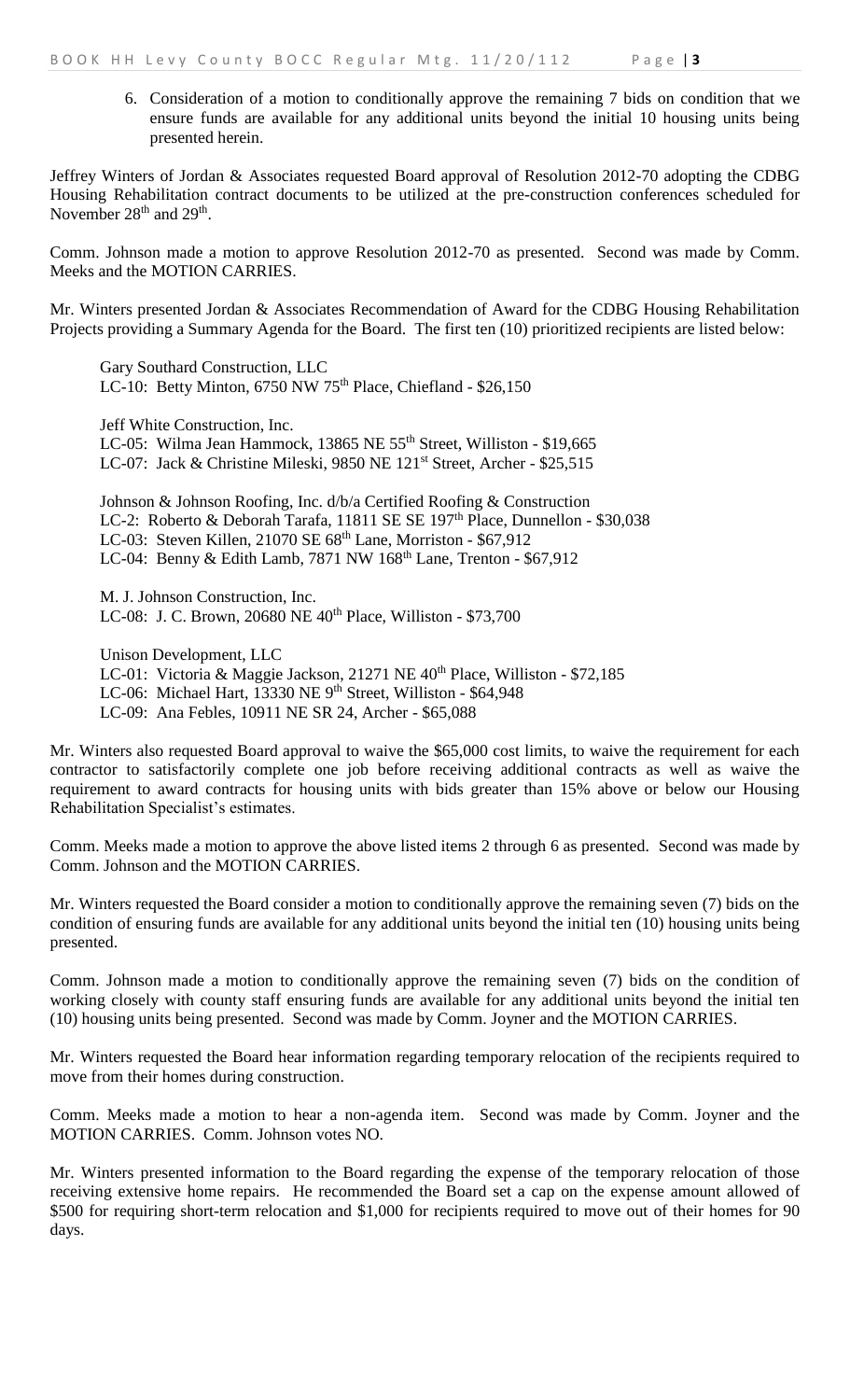After discussion, Comm. Johnson made a motion to allow for the expense of temporary relocation of individuals having extensive repairs done to their homes with a cap of \$500 and \$1,000 as recommended above. Second was made by Comm. Joyner and the MOTION CARRIES. Comm. Meeks votes NO.

After the vote, the following individuals from the audience spoke: Dana Sheffield and Sallie Collins.

## **DEPARTMENT REPORTS**

## **CORRESPONDENCE**

Karen Blackburn

A. Withlacoochee Regional Planning Council requests approval of Lindon Lindsey's re-appointment to the Levy County Transportation Disadvantaged Local Coordinating Board. Mr. Lindsey will represent the voting member in the Handicapped Citizen category.

Mrs. Blackburn requests Board approval on behalf of the WRPC, the re-appointment Lindon Lindsey to the Levy County Transportation Disadvantaged Local Coordinating Board as the voting member in the Handicapped Citizen category.

Comm. Meeks made a motion to approve the re-appointment of Lindon Lindsey to the Levy County Transportation Disadvantaged Local Coordinating Board as requested. Second was made by Comm. Joyner and the MOTION CARRIES.

B. Withlacoochee Regional Planning Council requests approval of Dale French's appointment to the Levy County Transportation Disadvantaged Local Coordinating Board as an alternate in the Regional Workforce Development Board category.

Mrs. Blackburn requested Board approval on behalf of WRPC, the appointment of Dale French to the Levy County Transportation Disadvantaged Local Coordinating Board as an alternate in the Regional Workforce Development Board category.

Comm. Meeks made a motion to approve the appointment of Dale French to the Levy County Transportation Disadvantaged Local Coordinating Board as requested. Second was made by Comm. Joyner and the MOTION CARRIES.

C. Withlacoochee Regional Planning Council requests Levy County's two appointments to the council; current appointments expire on December 12, 2012. New appointments are eligible to be sworn in at the December 13, 2012 Annual Meeting.

Mrs. Blackburn requested Board approval on behalf of WRPC, Levy County's two appointments to the council as the current appointments will expire on December 12, 2012. The two Commissioners which are currently serving are Comm. Stevens and Comm. Bell.

After discussion, Comm. Meeks and Comm. Joyner agree to serve on the WRPC.

## **PUBLIC SAFETY**

David Knowles, Director

A. Request approval of the Service Agreement between Levy County and Ewers Technology, LLC, d/b/a Fire Programs Software.

Mr. Knowles requested Board approval of the Service Agreement between Levy County and Ewers Technology, LLC, d/b/a Fire Programs Software. Fire Programs is a web-deployed records management software used by fire departments throughout the county to create, maintain, access, manage and report information related to emergency services.

Comm. Johnson made a motion to approve the Service Agreement between Levy County and Ewers Technology, LLC, d/b/a Fire Programs Software as requested. Second was made by Comm. Meeks and the MOTION CARRIES.